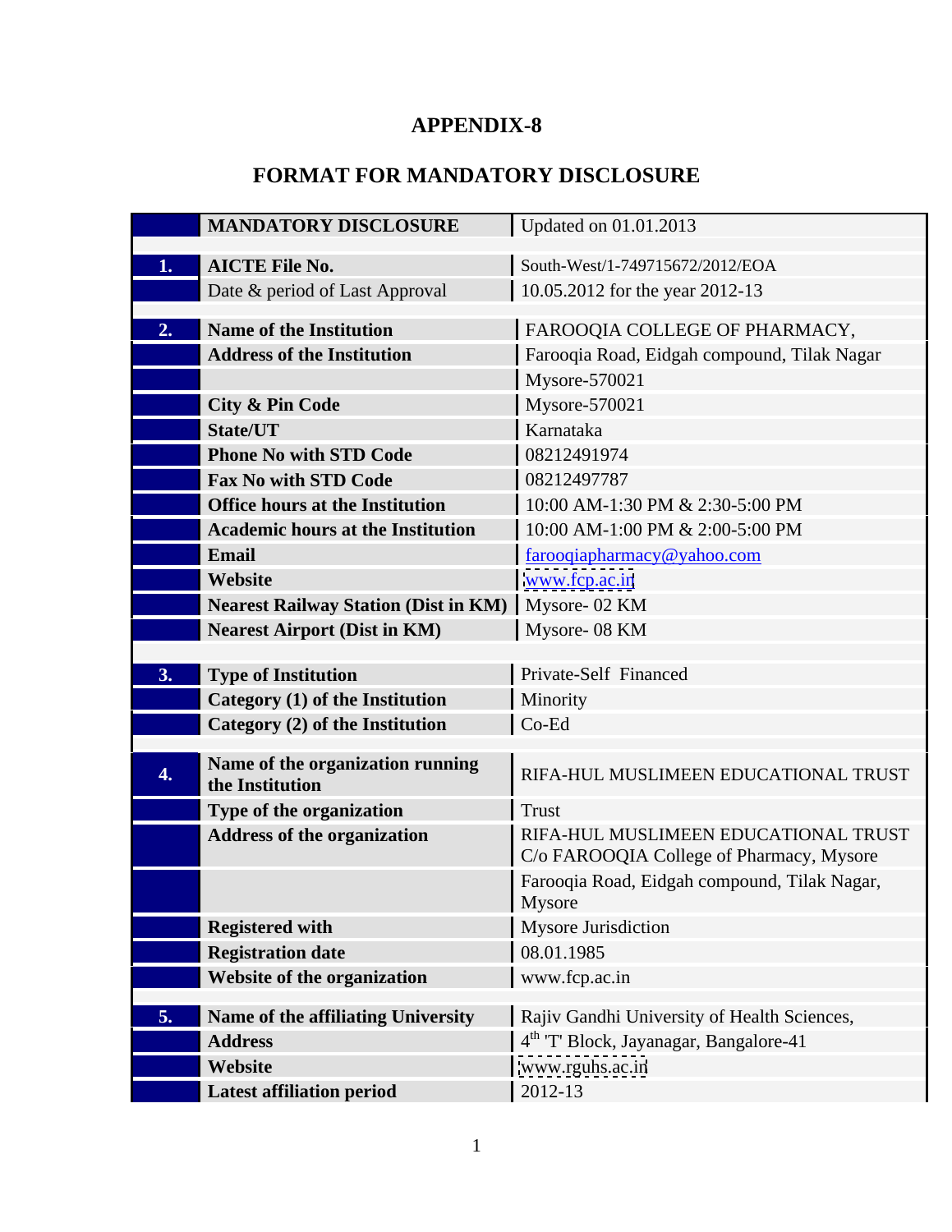| <b>6.</b> Name of Principal / Director                                                                          | Dr. MD SALAHUDDIN                         |                        |
|-----------------------------------------------------------------------------------------------------------------|-------------------------------------------|------------------------|
| <b>Exact Designation</b><br>Phone number with STD code                                                          | Principal<br>08214259642                  | $\sim$<br><b>Allen</b> |
| <b>FAX number with STD code</b>                                                                                 | 08212497787                               |                        |
| Email<br><b>Highest Degree</b>                                                                                  | rcrsalahuddin@yahoo.com<br>M.Pharm., Ph.D |                        |
| <b>Field of specialization</b>                                                                                  | Pharmaceutical Chemistry                  |                        |
| <b>7.</b> Governing Board Members                                                                               |                                           |                        |
| 01. Prof. RIAZ AHMED                                                                                            | PRESIDENT                                 |                        |
| 02. Dr. SYED AKHEEL AHMED                                                                                       | VICE-PRESIDENT                            |                        |
| 03. Mr. TAJ MOHAMMED KHAN                                                                                       | SECRETARY                                 |                        |
| 04. Mr. SHOUKATH PASHA K.C                                                                                      | JOINT SECRETARY                           |                        |
| 05. Dr. ABDUR RAHMAN                                                                                            | MEMBER                                    |                        |
| 06. Dr. SAYEED AHMED M                                                                                          | <b>MEMBER</b>                             |                        |
| 07. Mr. AHMED JAN S.P                                                                                           | <b>MEMBER</b>                             |                        |
| 08. Mr. ARIF MEHKRI                                                                                             | <b>MEMBER</b>                             |                        |
| 09. Dr. MUNEER AHMED                                                                                            | <b>MEMBER</b>                             |                        |
| 10. Mr. SARDAR A.S                                                                                              | <b>MEMBER</b>                             |                        |
| 11. Mr. AKBAR SAYEED                                                                                            | <b>MEMBER</b>                             |                        |
| Frequency of meetings & date of                                                                                 | Quarterly (03.12.2012)                    |                        |
| last meeting<br>8. Academic Advisory Body                                                                       |                                           |                        |
| 1. Prof. Riaz Ahmed                                                                                             |                                           |                        |
| 2. Mr. Taj Mohammed Khan                                                                                        |                                           |                        |
| 3. Dr. Md Salahuddin<br>4. HoD of Pharmaceutics                                                                 |                                           |                        |
| 5. HoD of Pharmacology                                                                                          |                                           |                        |
| 6. HoD of Pharmacognosy                                                                                         |                                           |                        |
| 7. HoD of Pharmachemistry                                                                                       |                                           |                        |
| <b>Frequency of meetings &amp; date of</b> $\left  \text{SIX times in a year and discuss the academic} \right $ |                                           |                        |
| last meeting                                                                                                    | problems and its developments.            |                        |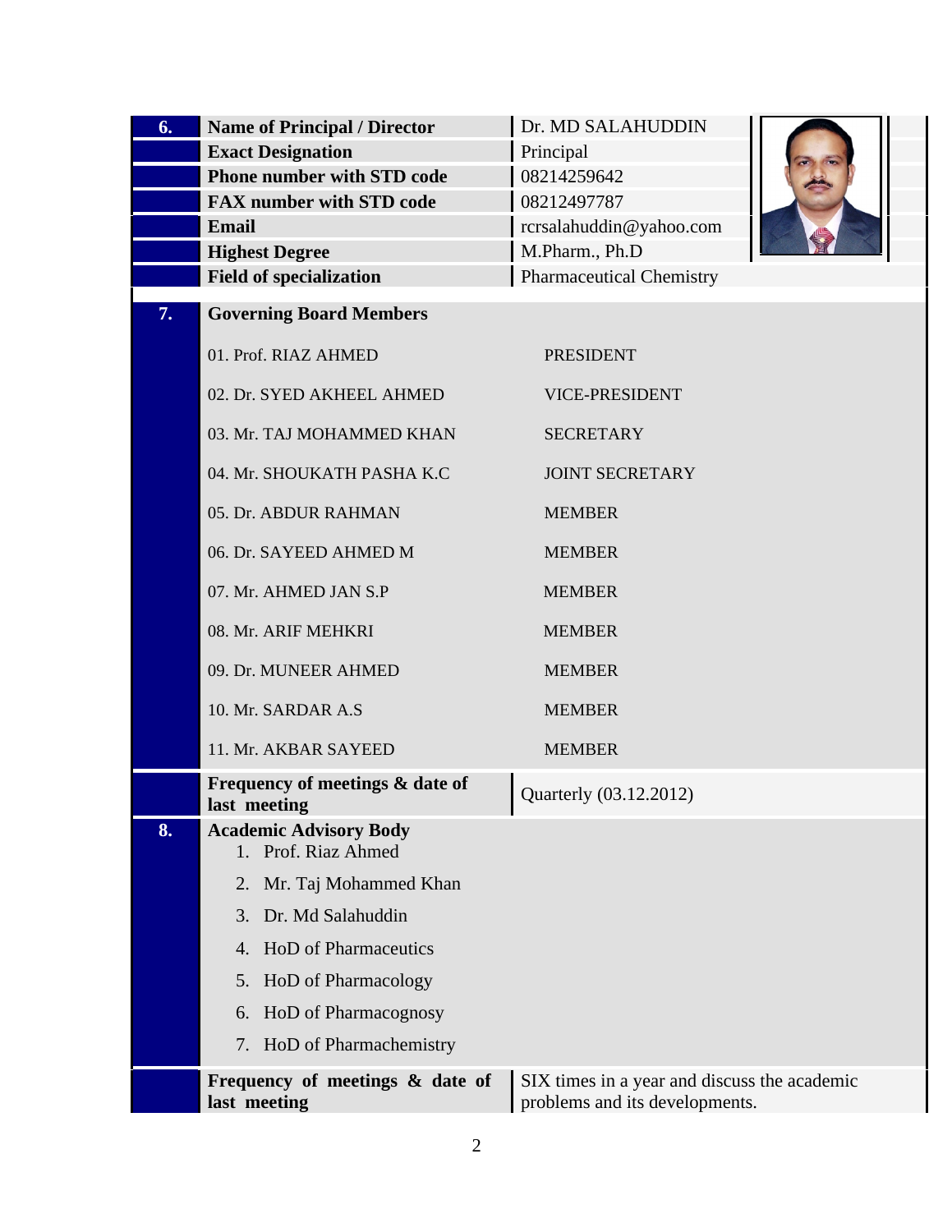

3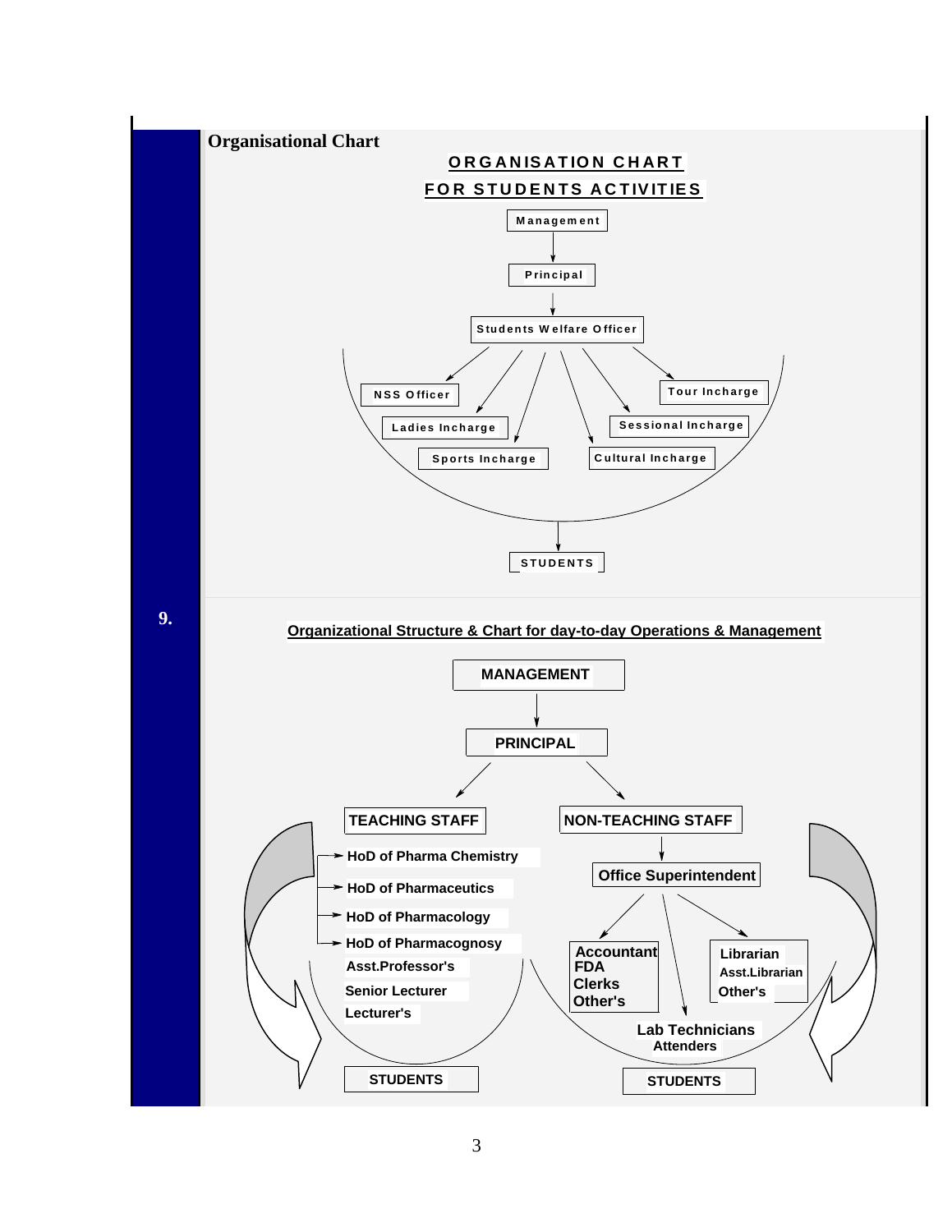|                                           | A formal feedback is obtained from the students                                                                                                                                                                                                                                                                                                                                                                                                                                                                                                                                                                                                                                                 |
|-------------------------------------------|-------------------------------------------------------------------------------------------------------------------------------------------------------------------------------------------------------------------------------------------------------------------------------------------------------------------------------------------------------------------------------------------------------------------------------------------------------------------------------------------------------------------------------------------------------------------------------------------------------------------------------------------------------------------------------------------------|
|                                           | regarding all aspects of Institution including faculty                                                                                                                                                                                                                                                                                                                                                                                                                                                                                                                                                                                                                                          |
|                                           | caliber.                                                                                                                                                                                                                                                                                                                                                                                                                                                                                                                                                                                                                                                                                        |
| <b>Grievance redressal mechanism</b>      |                                                                                                                                                                                                                                                                                                                                                                                                                                                                                                                                                                                                                                                                                                 |
| for faculty, staff and students           | It is taken up by the Principal on an Individual basis                                                                                                                                                                                                                                                                                                                                                                                                                                                                                                                                                                                                                                          |
|                                           |                                                                                                                                                                                                                                                                                                                                                                                                                                                                                                                                                                                                                                                                                                 |
|                                           | B.Pharm                                                                                                                                                                                                                                                                                                                                                                                                                                                                                                                                                                                                                                                                                         |
|                                           | UG                                                                                                                                                                                                                                                                                                                                                                                                                                                                                                                                                                                                                                                                                              |
|                                           | $\vert$ 1994                                                                                                                                                                                                                                                                                                                                                                                                                                                                                                                                                                                                                                                                                    |
|                                           |                                                                                                                                                                                                                                                                                                                                                                                                                                                                                                                                                                                                                                                                                                 |
|                                           | $33(2012)$ 33 (2011)<br>33 (2010) 33 (2009)                                                                                                                                                                                                                                                                                                                                                                                                                                                                                                                                                                                                                                                     |
|                                           | $33(2012)$ 31 (2011) 32 (2010) 22 (2009)                                                                                                                                                                                                                                                                                                                                                                                                                                                                                                                                                                                                                                                        |
|                                           |                                                                                                                                                                                                                                                                                                                                                                                                                                                                                                                                                                                                                                                                                                 |
|                                           | 65%                                                                                                                                                                                                                                                                                                                                                                                                                                                                                                                                                                                                                                                                                             |
|                                           |                                                                                                                                                                                                                                                                                                                                                                                                                                                                                                                                                                                                                                                                                                 |
|                                           |                                                                                                                                                                                                                                                                                                                                                                                                                                                                                                                                                                                                                                                                                                 |
| <b>Students Placed</b>                    | $\vert$ 150+                                                                                                                                                                                                                                                                                                                                                                                                                                                                                                                                                                                                                                                                                    |
| Average Pay package, Rs./Year             | $1,80,000/-$                                                                                                                                                                                                                                                                                                                                                                                                                                                                                                                                                                                                                                                                                    |
| <b>Students opted for Higher Studies</b>  | 145%                                                                                                                                                                                                                                                                                                                                                                                                                                                                                                                                                                                                                                                                                            |
| <b>Accreditation Status of the course</b> | Not Accreditated                                                                                                                                                                                                                                                                                                                                                                                                                                                                                                                                                                                                                                                                                |
| <b>Doctoral Courses</b>                   | $\overline{N}$                                                                                                                                                                                                                                                                                                                                                                                                                                                                                                                                                                                                                                                                                  |
|                                           | $\overline{N}$                                                                                                                                                                                                                                                                                                                                                                                                                                                                                                                                                                                                                                                                                  |
|                                           | IPA, APTI                                                                                                                                                                                                                                                                                                                                                                                                                                                                                                                                                                                                                                                                                       |
| <b>Professional activities</b>            | Done every year                                                                                                                                                                                                                                                                                                                                                                                                                                                                                                                                                                                                                                                                                 |
|                                           | Available                                                                                                                                                                                                                                                                                                                                                                                                                                                                                                                                                                                                                                                                                       |
| <b>Grants fetched</b>                     | $\vert$ NIL                                                                                                                                                                                                                                                                                                                                                                                                                                                                                                                                                                                                                                                                                     |
|                                           | Done every Year                                                                                                                                                                                                                                                                                                                                                                                                                                                                                                                                                                                                                                                                                 |
|                                           | Yet to decide for 2012-13                                                                                                                                                                                                                                                                                                                                                                                                                                                                                                                                                                                                                                                                       |
|                                           | Dr. MD SALAHUDDIN                                                                                                                                                                                                                                                                                                                                                                                                                                                                                                                                                                                                                                                                               |
|                                           | B<br>Principal                                                                                                                                                                                                                                                                                                                                                                                                                                                                                                                                                                                                                                                                                  |
|                                           | <b>Pharmaceutical Chemistry</b>                                                                                                                                                                                                                                                                                                                                                                                                                                                                                                                                                                                                                                                                 |
|                                           |                                                                                                                                                                                                                                                                                                                                                                                                                                                                                                                                                                                                                                                                                                 |
|                                           | 01/05/2010                                                                                                                                                                                                                                                                                                                                                                                                                                                                                                                                                                                                                                                                                      |
| <b>Qualifications with Class/Grade</b>    | UG: First Class PG: First Class Ph.D: A                                                                                                                                                                                                                                                                                                                                                                                                                                                                                                                                                                                                                                                         |
| <b>Total Experience in Years</b>          | Teaching: 11 Industry: 03 Research: 07                                                                                                                                                                                                                                                                                                                                                                                                                                                                                                                                                                                                                                                          |
| <b>Papers Published</b>                   | National: 07<br>International: 01                                                                                                                                                                                                                                                                                                                                                                                                                                                                                                                                                                                                                                                               |
| <b>Papers Presented in Conferences</b>    | National: 03<br>International: 00                                                                                                                                                                                                                                                                                                                                                                                                                                                                                                                                                                                                                                                               |
|                                           | <b>PhD Guide? Give field &amp; University</b> Field: Pharma Chemistry University: RGUHS, Blr                                                                                                                                                                                                                                                                                                                                                                                                                                                                                                                                                                                                    |
|                                           |                                                                                                                                                                                                                                                                                                                                                                                                                                                                                                                                                                                                                                                                                                 |
| <b>PhDs / Projects Guided</b>             | Ph.Ds: 00<br>Projects at Master Level: 16                                                                                                                                                                                                                                                                                                                                                                                                                                                                                                                                                                                                                                                       |
|                                           | Student feedback mechanism on<br><b>10.</b> Institutional Governance/faculty<br>performance<br>12. Name of the Department*<br>Course<br>Level<br>1 Year of approval by the Council<br><b>Year wise Sanctioned Intake</b><br><b>Year wise Actual Admissions</b><br>Cut off marks - General quota<br>$%$ Students passed with Distinction   15%<br>% Students passed with First Class   65%<br><b>Foreign Collaborations, if any</b><br><b>Professional Society Memberships</b><br><b>Consultancy activities</b><br><b>Departmental Achievements</b><br><b>Distinguished Alumni</b><br><b>13.1</b> Name of Teaching Staff*<br><b>Designation</b><br>Department<br>Date of Joining the Institution |

ŕ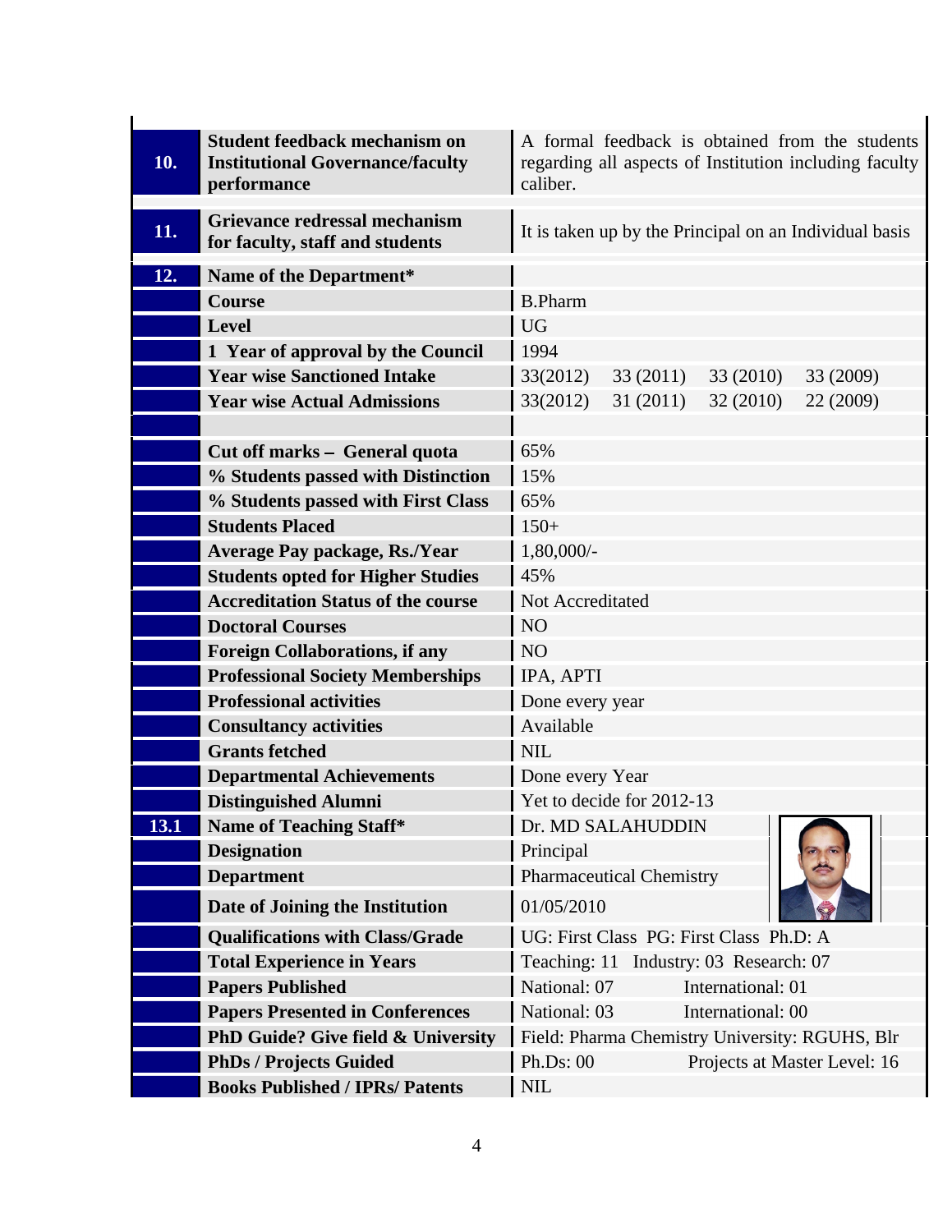| <b>Professional Memberships</b>                                       | APTI, IPA                                            |
|-----------------------------------------------------------------------|------------------------------------------------------|
| <b>Consultancy Activities</b>                                         | Done                                                 |
| <b>Awards</b>                                                         | Received Worlds WHO's WHO (28 <sup>th</sup> Edition) |
| <b>Grants fetched</b>                                                 | $\vert$ NIL                                          |
| Interaction with Professional Insts                                   | YES with DFRL                                        |
| <b>13.2</b> Name of Teaching Staff*                                   | Dr. MANJUNATH M                                      |
| <b>Designation</b>                                                    | Professor                                            |
| Department                                                            | Pharmaceutics                                        |
| Date of Joining the Institution                                       | 07/07/2007                                           |
| Qualifications with Class/Grade                                       | UG: Second Class PG: Second Class Ph.D: YES          |
| Total Experience in Years                                             | Teaching: 15 Industry: 00<br>Research: 2             |
| Papers Published                                                      | National: 03 International: 02                       |
| <b>Papers Presented in Conferences</b>                                | National: 01 International: 00                       |
| PhD Guide? Give field & University                                    | Field: Pharmaceutics University: 0                   |
| PhDs / Projects Guided                                                | Ph.Ds:00<br>Projects at Master Level: 0              |
| <b>Books Published / IPRs/ Patents</b>                                | $\vert$ NIL                                          |
| <b>Professional Memberships</b>                                       | APTI, IPA                                            |
| <b>Consultancy Activities</b>                                         | Done                                                 |
| <b>Awards</b>                                                         | $\vert$ NIL                                          |
| <b>Grants fetched</b>                                                 | NIL                                                  |
| Interaction with Professional Insts                                   | YES                                                  |
| <b>13.3</b> Name of Teaching Staff*                                   | Mr. M.P.BHAGAT                                       |
| <b>Designation</b>                                                    | Professor & Vice Principal                           |
| Department                                                            | Pharma Chemistry                                     |
| Date of Joining the Institution                                       | 01/10/2007                                           |
| <b>Qualifications with Class/Grade</b>                                | UG: First Class<br>PG: First Class Ph.D:             |
| Total Experience in Years                                             | Teaching: 28 Industry: 00 Research: 02               |
| Papers Published                                                      | National: 01<br>International: 00                    |
| <b>Papers Presented in Conferences</b>                                | International: 00<br>National: 02                    |
| <b>PhD Guide? Give field &amp; University</b> Field: Pharma Chemistry |                                                      |
| PhDs / Projects Guided                                                | Ph.Ds: 00<br>Projects at Master Level: 00            |
| <b>Books Published / IPRs/ Patents</b>                                | $\vert$ NIL                                          |
| <b>Professional Memberships</b>                                       | APTI                                                 |
| <b>Consultancy Activities</b>                                         | Done                                                 |
| <b>Awards</b>                                                         | $\vert$ NIL                                          |
| Grants fetched                                                        | $\vert$ NIL                                          |
| <b>Interaction with Professional Intns</b>   YES                      |                                                      |
|                                                                       |                                                      |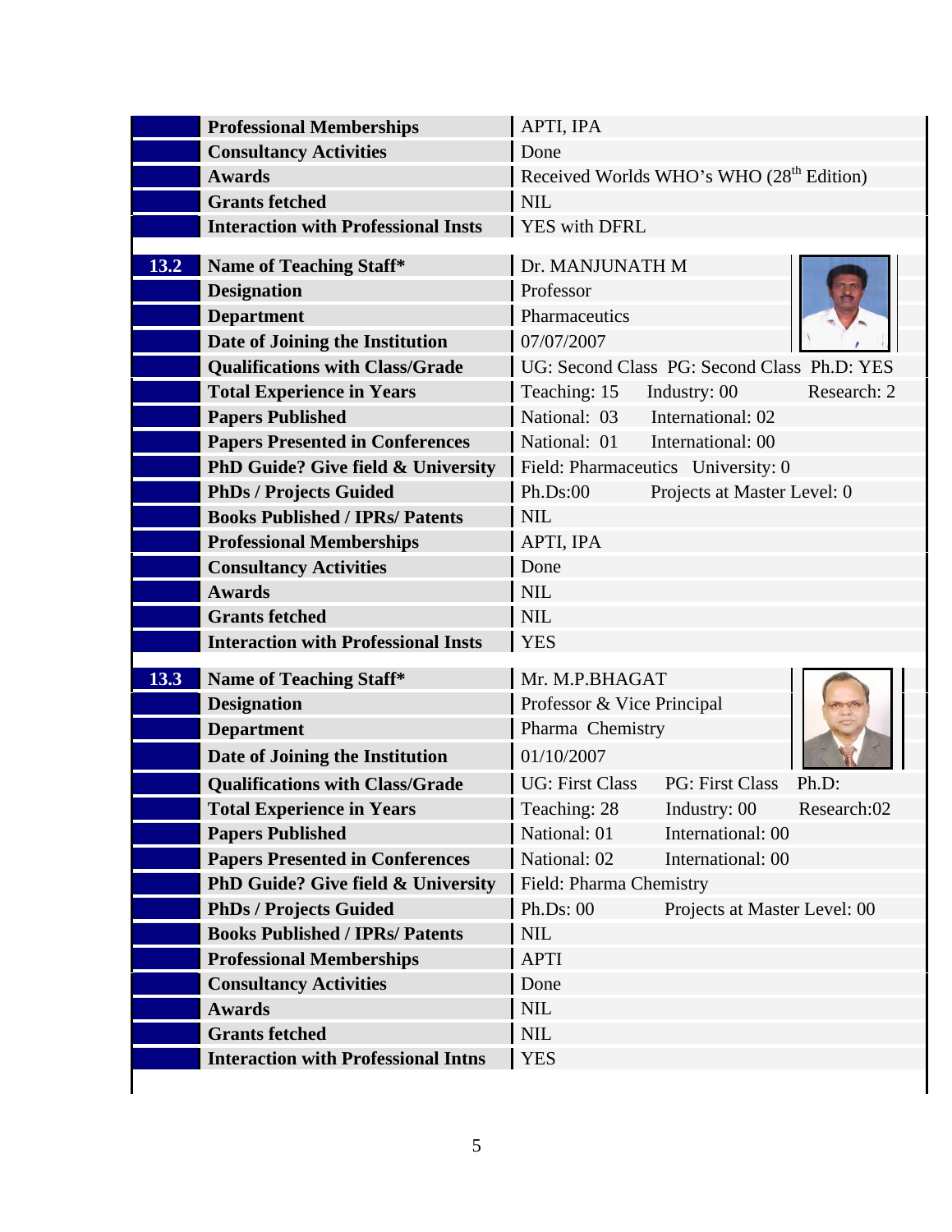| <b>13.4</b> Name of Teaching Staff*                                | Mrs. SUMAYYA THABASSUM                    |                              |
|--------------------------------------------------------------------|-------------------------------------------|------------------------------|
| <b>Designation</b>                                                 | Professor                                 |                              |
| Department                                                         | Pharmaceutics                             |                              |
| Date of Joining the Institution                                    | 01/12/1995                                |                              |
| <b>Qualifications with Class/Grade</b>                             | UG: First Class                           | PG: First Class Ph.D:        |
|                                                                    |                                           |                              |
| <b>Total Experience in Years</b>                                   | Teaching:16                               | Industry:00<br>Research:00   |
| <b>Papers Published</b>                                            | National: 00                              | International: 00            |
| <b>Papers Presented in Conferences</b>                             | National: 00                              | International: 00            |
| <b>PhD Guide? Give field &amp; University Field: Pharmaceutics</b> |                                           |                              |
| <b>PhDs / Projects Guided</b>                                      | Ph.Ds: 00                                 | Projects at Master Level: 00 |
| <b>Books Published / IPRs/ Patents</b>                             | $\vert$ NIL                               |                              |
| <b>Professional Memberships</b>                                    | NIL                                       |                              |
| <b>Consultancy Activities</b>                                      | Done                                      |                              |
| <b>Awards</b>                                                      | NIL                                       |                              |
| <b>Grants fetched</b>                                              | $\overline{\phantom{a}}$ NIL              |                              |
| Interaction with Professional Insts.   YES                         |                                           |                              |
| <b>13.5</b> Name of Teaching Staff*                                | Mr. D DHAYABARAN                          |                              |
|                                                                    | Professor                                 | B                            |
| <b>Designation</b>                                                 |                                           |                              |
| Department                                                         | Pharmacology                              |                              |
| Date of Joining the Institution                                    | 26/11/2010                                |                              |
| <b>Qualifications with Class/Grade</b>                             | UG: Second Class PG: Second Class Ph.D:   |                              |
| <b>Total Experience in Years</b>                                   | Teaching: 14                              | Industry: 00 Research: 02    |
| <b>Papers Published</b>                                            | National: 02                              | International:02             |
| <b>Papers Presented in Conferences</b>                             | National: 01                              | International: 00            |
| <b>PhD Guide? Give field &amp; University Field: Pharmacology</b>  |                                           |                              |
| <b>PhDs / Projects Guided</b>                                      | Ph.Ds:00                                  | Projects at Master Level: 00 |
| <b>Books Published / IPRs/ Patents</b>                             | APTI                                      |                              |
| <b>Professional Memberships</b>                                    | $\vert$ NIL                               |                              |
| <b>Consultancy Activities</b>                                      | Done                                      |                              |
| <b>Awards</b>                                                      | NIL                                       |                              |
| <b>Grants fetched</b>                                              | $\vert$ NIL                               |                              |
| Interaction with Professional Insts.   YES                         |                                           |                              |
|                                                                    |                                           |                              |
| <b>13.6</b> Name of Teaching Staff*                                | Mr. JEYASEELI FLORANCE                    |                              |
| <b>Designation</b>                                                 | Assistant Professor                       |                              |
| Department                                                         | Pharmacognosy                             |                              |
| Date of Joining the Institution                                    | 26/11/2010                                |                              |
| <b>Qualifications with Class/Grade</b>                             | UG: First Class PG: First Class Ph.D: Nil |                              |
|                                                                    | Teaching: 11                              | Industry: 00 Research: 00    |
| <b>Total Experience in Years</b>                                   |                                           |                              |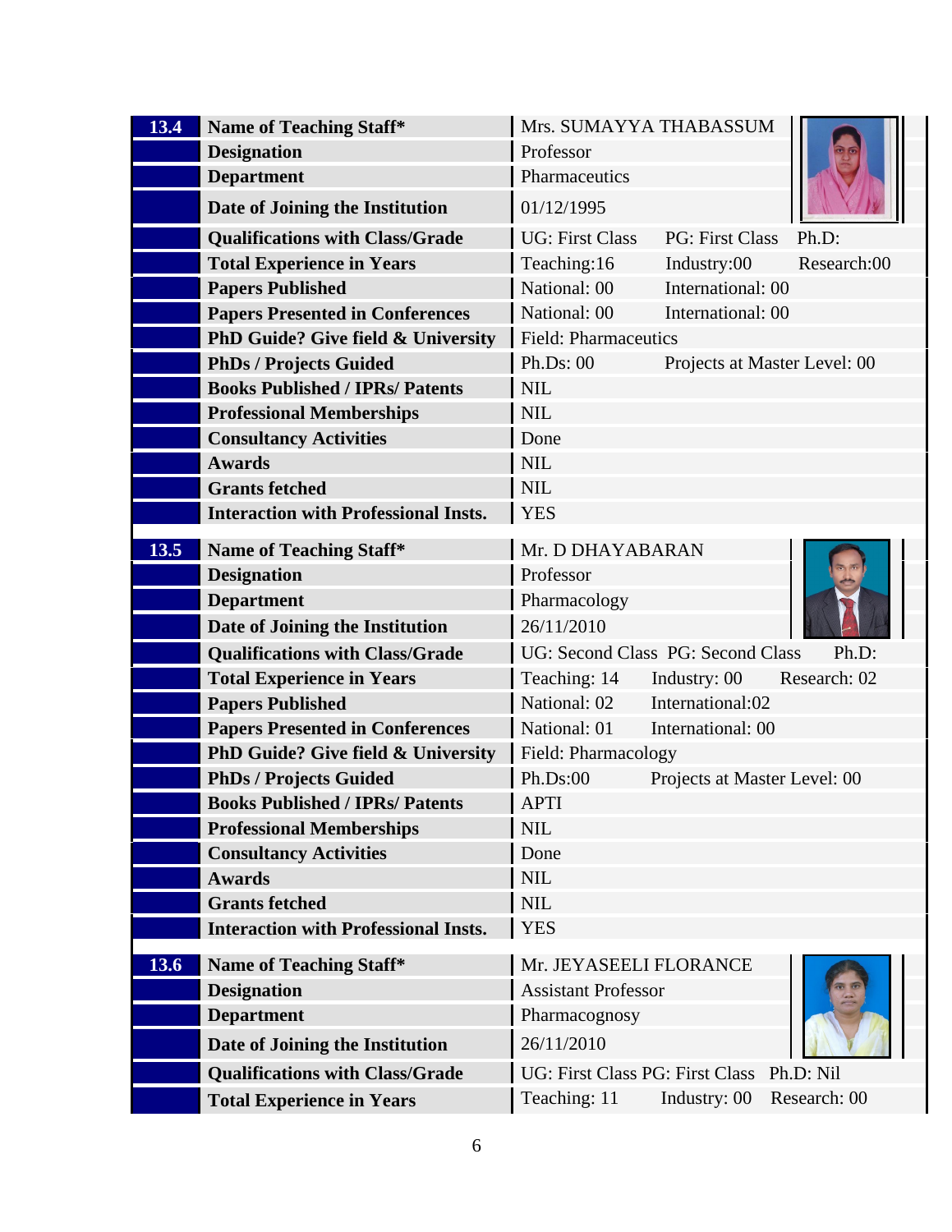| <b>Papers Published</b>                                                       | National: 02                 | International: 02                          |              |
|-------------------------------------------------------------------------------|------------------------------|--------------------------------------------|--------------|
| <b>Papers Presented in Conferences</b>                                        | National: 01                 | International: 00                          |              |
| <b>PhD Guide? Give field &amp; University</b> Field: Pharmaceutical Marketing |                              |                                            |              |
| <b>PhDs / Projects Guided</b>                                                 | Ph.Ds: 00                    | Projects at Master Level: 00               |              |
| <b>Books Published / IPRs/ Patents</b>                                        | $\overline{\phantom{a}}$ NIL |                                            |              |
| <b>Professional Memberships</b>                                               | APTI                         |                                            |              |
| <b>Consultancy Activities</b>                                                 | Done                         |                                            |              |
| Awards                                                                        | $\vert$ NIL                  |                                            |              |
| <b>Grants fetched</b>                                                         | $\vert$ NIL                  |                                            |              |
| <b>Interaction with Professional Insts.</b>                                   | YES                          |                                            |              |
| 13.7 Name of Teaching Staff*                                                  | Mr. INAYATULLA               |                                            |              |
| <b>Designation</b>                                                            | <b>Assistant Professor</b>   |                                            |              |
|                                                                               | <b>Pharmaceutics</b>         |                                            |              |
| Department                                                                    |                              |                                            |              |
| Date of Joining the Institution                                               | 01/08/2012                   |                                            |              |
| <b>Qualifications with Class/Grade</b>                                        |                              | UG: Second Class PG: First Class Ph.D: Nil |              |
| <b>Total Experience in Years</b>                                              | Teaching: 11                 | Industry: 00                               | Research: 02 |
| <b>Papers Published</b>                                                       | National: 01                 | International: 00                          |              |
| <b>Papers Presented in Conferences</b>                                        | National: 01                 | International: 00                          |              |
| <b>PhD Guide? Give field &amp; University</b> Field: Pharmaceutical Marketing |                              |                                            |              |
| <b>PhDs / Projects Guided</b>                                                 | Ph.Ds: 00                    | Projects at Master Level: 00               |              |
| <b>Books Published / IPRs/ Patents</b>                                        | $\vert$ NIL                  |                                            |              |
| <b>Professional Memberships</b>                                               | APTI                         |                                            |              |
| <b>Consultancy Activities</b>                                                 | $\vert$ Done                 |                                            |              |
| <b>Awards</b>                                                                 | $\vert$ NIL                  |                                            |              |
| <b>Grants fetched</b>                                                         | <b>NIL</b>                   |                                            |              |
| Interaction with Professional Insts.   YES                                    |                              |                                            |              |
| <b>13.08</b> Name of Teaching Staff*                                          | Mr. ZEESHAN AFSAR            |                                            |              |
| Designation                                                                   | Lecturer                     |                                            |              |
| <b>Department</b>                                                             | Pharmacognosy                |                                            |              |
| Date of Joining the Institution                                               | 01/10/2006                   |                                            |              |
| <b>Qualifications with Class/Grade</b>                                        | UG: First Class              | PG: First Class                            | Ph.D:        |
| <b>Total Experience in Years</b>                                              | Teaching: 07                 | Industry: 00                               | Research: 00 |
| <b>Papers Published</b>                                                       | National: 01                 | International: 00                          |              |
| <b>Papers Presented in Conferences</b>                                        | National: 02                 | International: 00                          |              |
| <b>PhD Guide? Give field &amp; University</b> Field: Pharmacognosy            |                              |                                            |              |
| <b>PhDs / Projects Guided</b>                                                 | Ph.Ds:                       | Projects at Master Level: 00               |              |
| <b>Books Published / IPRs/ Patents</b>                                        | $\vert$ NIL                  |                                            |              |
| <b>Professional Memberships</b>                                               | APTI                         |                                            |              |
|                                                                               |                              |                                            |              |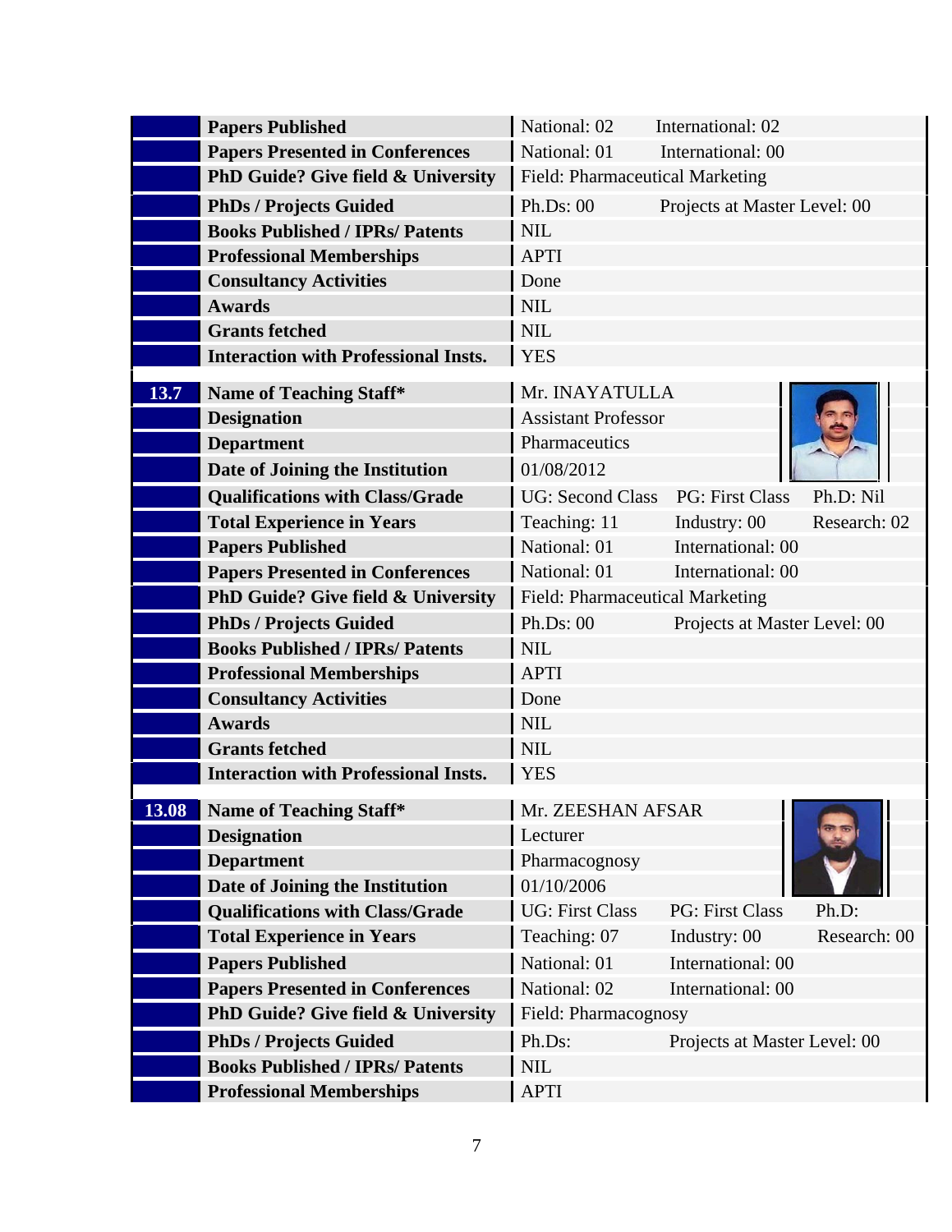|                                                                               |                                 |                                       | Ph.D:<br>Teaching: 05 Industry:00 Research:00<br>Projects at Master Level:00 |  |
|-------------------------------------------------------------------------------|---------------------------------|---------------------------------------|------------------------------------------------------------------------------|--|
| <b>Consultancy Activities</b>                                                 | Done                            |                                       |                                                                              |  |
| Awards                                                                        | $\vert$ NIL                     |                                       |                                                                              |  |
| <b>Grants fetched</b>                                                         | <b>NIL</b>                      |                                       |                                                                              |  |
| <b>Interaction with Professional Insts.</b>                                   | <b>YES</b>                      |                                       |                                                                              |  |
|                                                                               |                                 |                                       |                                                                              |  |
| <b>13.09</b> Name of Teaching Staff*                                          | Mr. ARAVIND RAM A.S             |                                       |                                                                              |  |
| <b>Designation</b>                                                            | Lecturer                        |                                       |                                                                              |  |
| <b>Department</b>                                                             | <b>Pharmaceutics</b>            |                                       |                                                                              |  |
| Date of Joining the Institution                                               | 02/05/2008                      |                                       |                                                                              |  |
| <b>Qualifications with Class/Grade</b>                                        | UG: First Class                 | PG: First Class                       |                                                                              |  |
| <b>Total Experience in Years</b>                                              | Teaching: 06                    | Industry: 00                          | Research: 00                                                                 |  |
| <b>Papers Published</b>                                                       | National: 05                    | International:03                      |                                                                              |  |
| <b>Papers Presented in Conferences</b>                                        | National:00                     | International:00                      |                                                                              |  |
| <b>PhD Guide? Give field &amp; University</b> Field: Industrial Pharmacy      |                                 |                                       |                                                                              |  |
| <b>PhDs / Projects Guided</b>                                                 | Ph.Ds:00                        | Projects at Master Level:00           |                                                                              |  |
| <b>Books Published / IPRs/ Patents</b>                                        | $\vert$ NIL                     |                                       |                                                                              |  |
| <b>Professional Memberships</b>                                               | APTI                            |                                       |                                                                              |  |
| <b>Consultancy Activities</b>                                                 | Done                            |                                       |                                                                              |  |
| Awards                                                                        | <b>NIL</b>                      |                                       |                                                                              |  |
| <b>Grants fetched</b>                                                         | $\vert$ NIL                     |                                       |                                                                              |  |
| <b>Interaction with Professional Insts.</b>                                   | YES                             |                                       |                                                                              |  |
|                                                                               |                                 |                                       |                                                                              |  |
| <b>13.10</b> Name of Teaching Staff*                                          | Ms. FATIMA ROSE                 |                                       |                                                                              |  |
| <b>Designation</b>                                                            | Lecuter                         |                                       |                                                                              |  |
| <b>Department</b>                                                             | <b>Pharmaceutical Chemistry</b> |                                       |                                                                              |  |
| Date of Joining the Institution                                               | 19/09/2011                      |                                       |                                                                              |  |
| <b>Qualifications with Class/Grade</b>                                        |                                 | UG: First Class PG: First Class Ph.D: |                                                                              |  |
| <b>Total Experience in Years</b>                                              |                                 |                                       |                                                                              |  |
| <b>Papers Published</b>                                                       | National:02                     | International:01                      |                                                                              |  |
| <b>Papers Presented in Conferences</b>                                        | National:02                     | International: 00                     |                                                                              |  |
| <b>PhD Guide? Give field &amp; University</b> Field: Pharmaceutical Chemistry |                                 |                                       |                                                                              |  |
| <b>PhDs / Projects Guided</b>                                                 | Ph.Ds: 00                       |                                       |                                                                              |  |
| <b>Books Published / IPRs/ Patents</b>                                        | $\vert$ NIL                     |                                       |                                                                              |  |
| <b>Professional Memberships</b>                                               | APTI                            |                                       |                                                                              |  |
| <b>Consultancy Activities</b>                                                 | Done                            |                                       |                                                                              |  |
| <b>Awards</b>                                                                 | $\vert$ NIL                     |                                       |                                                                              |  |
| <b>Grants fetched</b>                                                         | $\vert$ NIL                     |                                       |                                                                              |  |
| <b>Interaction with Professional Insts.</b>                                   | YES                             |                                       |                                                                              |  |
|                                                                               |                                 |                                       |                                                                              |  |
|                                                                               |                                 |                                       |                                                                              |  |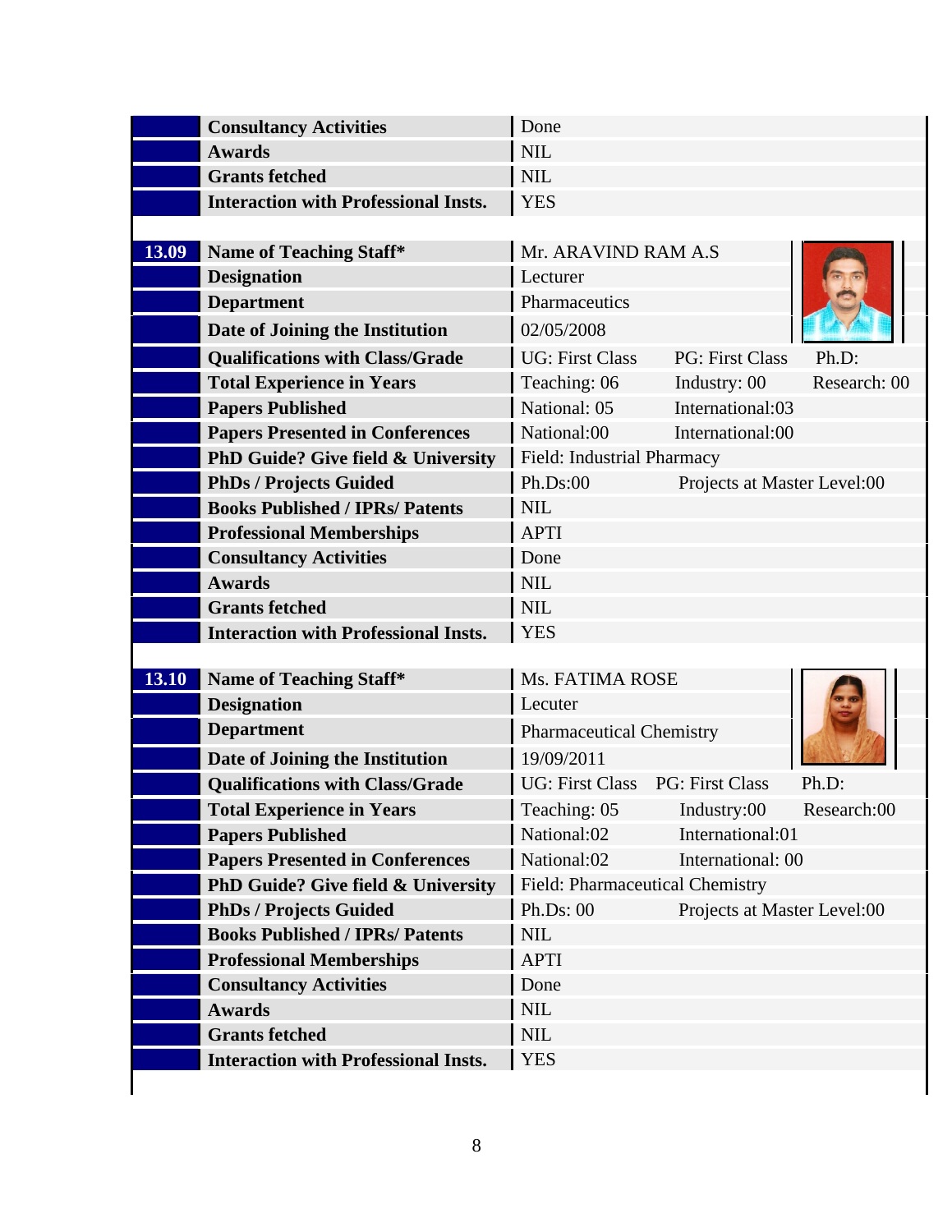| <b>13.11</b> Name of Teaching Staff*                              | Ms. MAMATHA G            |                                       |                             |
|-------------------------------------------------------------------|--------------------------|---------------------------------------|-----------------------------|
| <b>Designation</b>                                                | Lecturer                 |                                       |                             |
| <b>Department</b>                                                 | Pharmacology             |                                       |                             |
| Date of Joining the Institution                                   | 06/01/2012               |                                       |                             |
| <b>Qualifications with Class/Grade</b>                            | UG: First Class          | PG: First Class Ph.D:                 |                             |
| <b>Total Experience in Years</b>                                  | Teaching: 02             | Industry: 00                          | Research:0                  |
| <b>Papers Published</b>                                           | National:00              | International:00                      |                             |
| <b>Papers Presented in Conferences</b>                            | National:01              | International:00                      |                             |
| <b>PhD Guide? Give field &amp; University</b>                     | Field: Pharmacology      |                                       |                             |
| <b>PhDs / Projects Guided</b>                                     | Ph.Ds: 00                | Projects at Master Level:00           |                             |
| <b>Books Published / IPRs/ Patents</b>                            | $\vert$ NIL              |                                       |                             |
| <b>Professional Memberships</b>                                   | APTI                     |                                       |                             |
| <b>Consultancy Activities</b>                                     | Done                     |                                       |                             |
| Awards                                                            | $\vert$ NIL              |                                       |                             |
| <b>Grants fetched</b>                                             | NIL                      |                                       |                             |
| Interaction with Professional Insts.   YES                        |                          |                                       |                             |
|                                                                   |                          |                                       |                             |
| <b>13.12</b> Name of Teaching Staff*                              | Mr. SRIKANTH MS          |                                       | <b>Card</b>                 |
| <b>Designation</b>                                                | Lecturer                 |                                       |                             |
| <b>Department</b>                                                 | <b>Pharmacy Practice</b> |                                       | $\left  \mathbf{A} \right $ |
| Date of Joining the Institution                                   | 01/08/2012               |                                       |                             |
| <b>Qualifications with Class/Grade</b>                            | UG: First Class          | PG: First Class                       | Ph.D: Nil                   |
| <b>Total Experience in Years</b>                                  | Teaching:01              | Industry:00                           | Research: 00                |
| <b>Papers Published</b>                                           | National:01              | International:00                      |                             |
| <b>Papers Presented in Conferences</b>                            | National:02              | International:00                      |                             |
| <b>PhD Guide? Give field &amp; University Field: Pharmacology</b> |                          |                                       |                             |
| <b>PhDs / Projects Guided</b>                                     | Ph.Ds:00                 | Projects at Master Level:00           |                             |
| <b>Books Published / IPRs/ Patents</b>                            | $\vert$ NIL              |                                       |                             |
| <b>Professional Memberships</b>                                   | APTI                     |                                       |                             |
| <b>Consultancy Activities</b>                                     | Done                     |                                       |                             |
| <b>Awards</b>                                                     |                          | Gold Medal for securing to First Rank |                             |
| <b>Grants fetched</b>                                             | $\vert$ NIL              |                                       |                             |
| <b>Interaction with Professional Insts.</b>                       | <b>YES</b>               |                                       |                             |
|                                                                   |                          |                                       |                             |
| <b>13.13</b> Name of Teaching Staff*                              | Ms. SAVITHA N            |                                       |                             |
| <b>Designation</b>                                                | Lecturer                 |                                       |                             |
| <b>Department</b>                                                 | Pharmaceutical Chemistry |                                       |                             |
| Date of Joining the Institution                                   | 01/08/2012               |                                       |                             |
| <b>Qualifications with Class/Grade</b>                            | UG: First Class          | PG: First Class                       | Ph.D:                       |
| <b>Total Experience in Years</b>                                  | Teaching:01              | Industry:00                           | Research:00                 |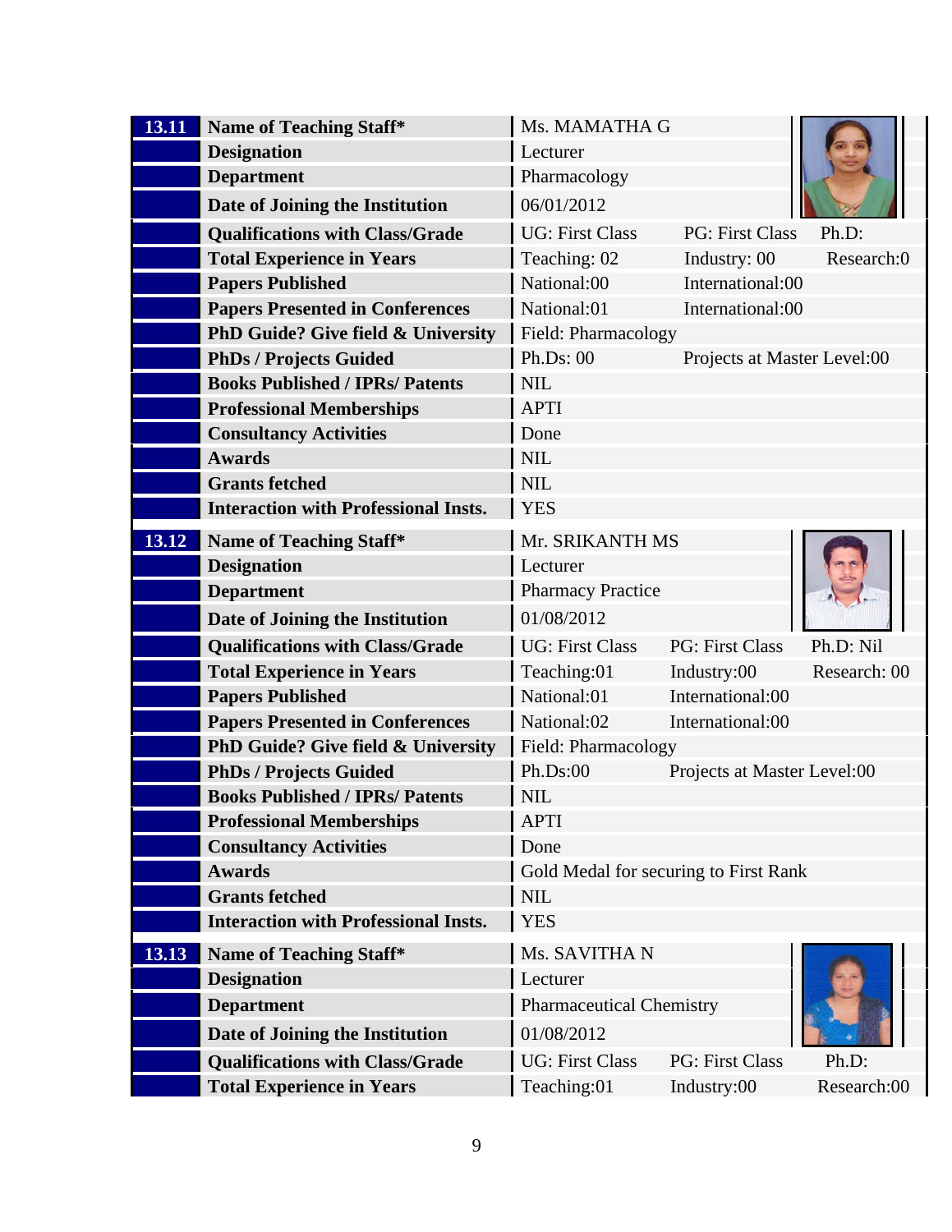| <b>Papers Published</b>                                                       | National: 00                          | International:00            |               |
|-------------------------------------------------------------------------------|---------------------------------------|-----------------------------|---------------|
| <b>Papers Presented in Conferences</b>                                        | National:00                           | International: 00           |               |
| <b>PhD Guide? Give field &amp; University</b> Field: Pharmaceutical Chemistry |                                       |                             |               |
| <b>PhDs / Projects Guided</b>                                                 | Ph.Ds:00                              | Projects at Master Level:00 |               |
| <b>Books Published / IPRs/ Patents</b>                                        | $\vert$ NIL                           |                             |               |
| <b>Professional Memberships</b>                                               | $\vert$ NIL                           |                             |               |
| <b>Consultancy Activities</b>                                                 | Done                                  |                             |               |
| <b>Awards</b>                                                                 | Gold Medal for securing to First Rank |                             |               |
| <b>Grants fetched</b>                                                         | $\vert$ NIL                           |                             |               |
| <b>Interaction with Professional Insts.</b>                                   | YES                                   |                             |               |
| <b>13.14</b> Name of Teaching Staff*                                          | Mr. KOTEESHWARA PRASAD                |                             |               |
| <b>Designation</b>                                                            | Lecturer                              |                             |               |
| <b>Department</b>                                                             | Pharmacology                          |                             |               |
|                                                                               |                                       |                             |               |
| Date of Joining the Institution                                               | 23/08/2012                            |                             |               |
| <b>Qualifications with Class/Grade</b>                                        | UG: First Class                       | PG:                         | Ph.D:         |
| <b>Total Experience in Years</b>                                              | Teaching:00                           | Industry: 00 Research: 00   |               |
| <b>Papers Published</b>                                                       | National:02                           | International:00            |               |
| <b>Papers Presented in Conferences</b>                                        | National:00                           | International:00            |               |
| PhD Guide? Give field & University                                            | Field: Pharmacy                       |                             |               |
| <b>PhDs / Projects Guided</b>                                                 | Ph.Ds: 00                             | Projects at Master Level:00 |               |
| <b>Books Published / IPRs/ Patents</b>                                        | $\vert$ NIL                           |                             |               |
| <b>Professional Memberships</b>                                               | $\vert$ NIL                           |                             |               |
| <b>Consultancy Activities</b>                                                 | Done                                  |                             |               |
| <b>Awards</b>                                                                 | $\vert$ NIL                           |                             |               |
| <b>Grants fetched</b>                                                         | $\vert$ NIL                           |                             |               |
| <b>Interaction with Professional Insts.</b>                                   | YES                                   |                             |               |
| <b>13.15</b> Name of Teaching Staff*                                          | Mr. JASEEM SABITH K                   |                             |               |
| <b>Designation</b>                                                            | Lecturer                              |                             | $\sqrt{2\pi}$ |
| <b>Department</b>                                                             | <b>Pharmacy Practice</b>              |                             |               |
| Date of Joining the Institution                                               | 03/10/2012                            |                             |               |
| <b>Qualifications with Class/Grade</b>                                        | UG: First Class                       | PG: First Class Ph.D: Nil   |               |
| <b>Total Experience in Years</b>                                              | Teaching:01                           | Industry:00                 | Research: 00  |
| <b>Papers Published</b>                                                       | National:01                           | International:02            |               |
| <b>Papers Presented in Conferences</b>                                        | National:02                           | International:00            |               |
| <b>PhD Guide? Give field &amp; University Field: Pharmacology</b>             |                                       |                             |               |
| <b>PhDs / Projects Guided</b>                                                 | Ph.Ds:00                              | Projects at Master Level:00 |               |
| <b>Books Published / IPRs/ Patents</b>                                        | $\vert$ NIL                           |                             |               |
| <b>Professional Memberships</b>                                               | APTI                                  |                             |               |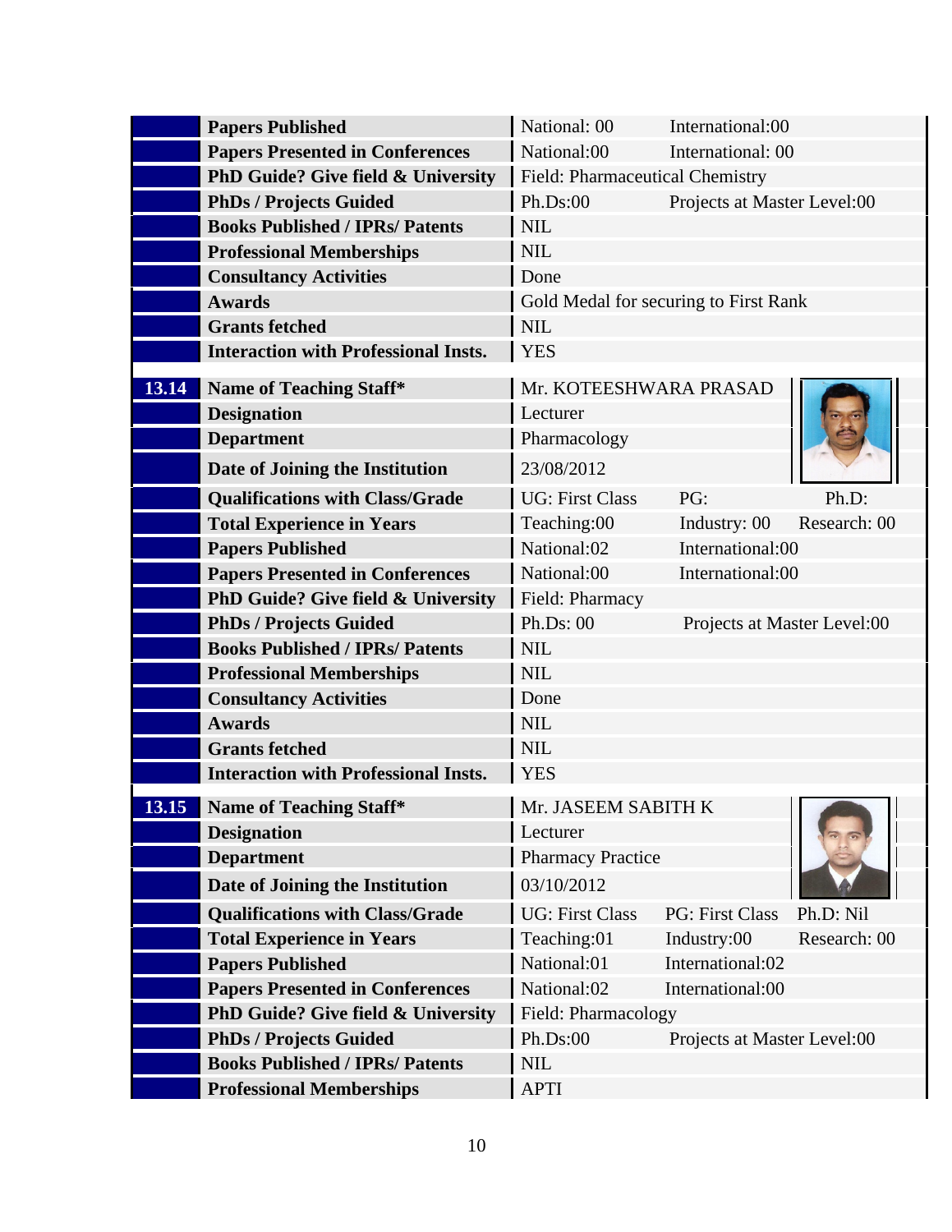|       | <b>Consultancy Activities</b>                                 | $\vert$ Done                          |                             |                             |
|-------|---------------------------------------------------------------|---------------------------------------|-----------------------------|-----------------------------|
|       | <b>Awards</b>                                                 | Gold Medal for securing to First Rank |                             |                             |
|       | <b>Grants fetched</b>                                         | $\overline{\phantom{a}}$ NIL          |                             |                             |
|       | <b>Interaction with Professional Insts.</b>                   | <b>Ves</b>                            |                             |                             |
|       |                                                               |                                       |                             |                             |
| 13.16 |                                                               |                                       |                             |                             |
|       | Name of Teaching Staff*                                       | Ms. KRITHIKA K                        |                             |                             |
|       | <b>Designation</b>                                            | Lecturer                              |                             |                             |
|       | <b>Department</b>                                             | <b>Pharmaceutical Chemistry</b>       |                             |                             |
|       | Date of Joining the Institution                               | 05/11/2012                            |                             |                             |
|       | <b>Qualifications with Class/Grade</b>                        | UG: First Class                       | PG: First Class Ph.D: Nil   |                             |
|       | <b>Total Experience in Years</b>                              | Teaching:01                           | Industry: 00 Research: 00   |                             |
|       | <b>Papers Published</b>                                       | National:02                           | International:00            |                             |
|       | <b>Papers Presented in Conferences</b>                        | National:00                           | International:00            |                             |
|       | PhD Guide? Give field & University Field: Pharmacy            |                                       |                             |                             |
|       | <b>PhDs / Projects Guided</b>                                 | Ph.Ds: 00                             | Projects at Master Level:00 |                             |
|       | <b>Books Published / IPRs/ Patents</b>                        | $\vert$ NIL                           |                             |                             |
|       | <b>Professional Memberships</b>                               | $\vert$ NIL                           |                             |                             |
|       | <b>Consultancy Activities</b>                                 | Done                                  |                             |                             |
|       | <b>Awards</b>                                                 | $\vert$ NIL                           |                             |                             |
|       | <b>Grants fetched</b>                                         | $\overline{\phantom{a}}$ NIL          |                             |                             |
|       | <b>Interaction with Professional Insts.</b>                   | <b>YES</b>                            |                             |                             |
|       | <b>13.17 Name of Teaching Staff*</b>                          | Mr. NISAR AHMED                       |                             |                             |
|       | <b>Designation</b>                                            | Lecturer                              |                             | REA                         |
|       | <b>Department</b>                                             | Pharmacy                              |                             |                             |
|       | Date of Joining the Institution                               | 01/02/2011                            |                             |                             |
|       | <b>Qualifications with Class/Grade</b>                        | UG: Distinction                       | PG: NIL                     | Ph.D:                       |
|       | <b>Total Experience in Years</b>                              | Teaching:10                           |                             | Industry:00 Research:00     |
|       | <b>Papers Published</b>                                       | National:00                           | International:00            |                             |
|       | <b>Papers Presented in Conferences</b>                        | National:00                           | International:00            |                             |
|       | <b>PhD Guide? Give field &amp; University Field: Pharmacy</b> |                                       |                             |                             |
|       | <b>PhDs / Projects Guided</b>                                 | Ph.Ds: 00                             |                             | Projects at Master Level:00 |
|       | <b>Books Published / IPRs/ Patents</b>                        | $\vert$ NIL                           |                             |                             |
|       | <b>Professional Memberships</b>                               | $\vert$ NIL                           |                             |                             |
|       | <b>Consultancy Activities</b>                                 | Done                                  |                             |                             |
|       | <b>Awards</b>                                                 | $\vert$ NIL                           |                             |                             |
|       | <b>Grants fetched</b>                                         | $\vert$ NIL                           |                             |                             |
|       | Interaction with Professional Insts.   YES                    |                                       |                             |                             |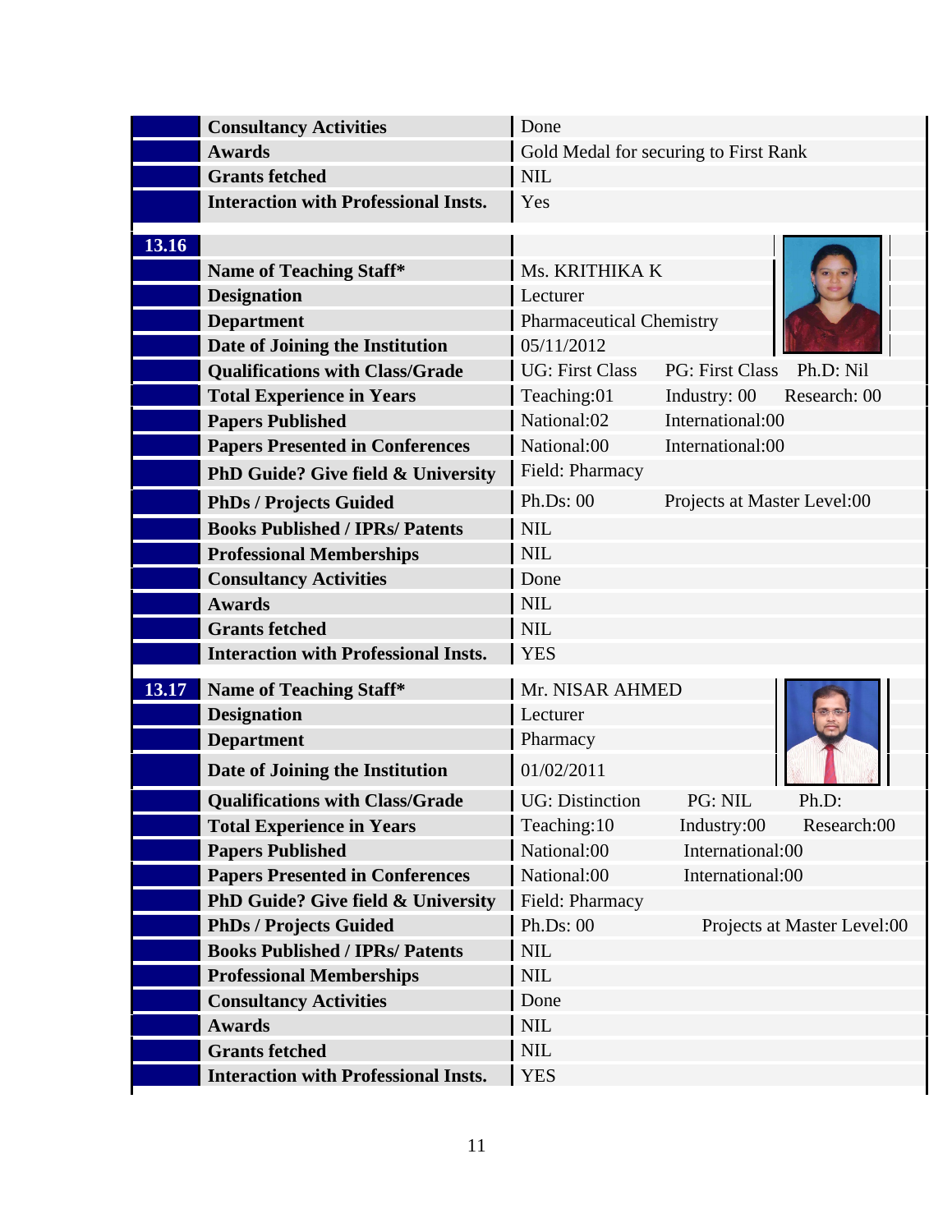| <b>13.18</b> Name of Teaching Staff*                          | Ms. BUSHRA BEGUM                                                                |  |
|---------------------------------------------------------------|---------------------------------------------------------------------------------|--|
| <b>Designation</b>                                            | Lecturer                                                                        |  |
| <b>Department</b>                                             | Pharmacy                                                                        |  |
| Date of Joining the Institution                               | 09/01/2012                                                                      |  |
| <b>Qualifications with Class/Grade</b>                        | UG: First Class<br>PG:<br>Ph.D:                                                 |  |
| Total Experience in Years                                     | Teaching:01<br>Industry:00<br>Research:00                                       |  |
| <b>Papers Published</b>                                       | National:00<br>International:00                                                 |  |
| <b>Papers Presented in Conferences</b>                        | National:00<br>International:00                                                 |  |
| <b>PhD Guide? Give field &amp; University</b> Field: Pharmacy |                                                                                 |  |
| PhDs / Projects Guided                                        | Ph.Ds: 00<br>Projects at Master Level:00                                        |  |
| <b>Books Published / IPRs/ Patents</b>                        | $\vert$ NIL                                                                     |  |
| <b>Professional Memberships</b>                               | $\vert$ NIL                                                                     |  |
| <b>Consultancy Activities</b>                                 | $\vert$ Done<br>$\vert$ NIL                                                     |  |
| <b>Awards</b><br><b>Grants fetched</b>                        | $\vert$ NIL                                                                     |  |
| <b>Interaction with Professional Insts.</b>                   | YES                                                                             |  |
| 14. Admission quota                                           |                                                                                 |  |
| admission criteria                                            | 20:80                                                                           |  |
| Cut off / last candidate admitted                             | As per Directorate of Medical Education, Bangalore.<br>$ 40.00\%$               |  |
|                                                               | As per Directorate of Medical Education, Blr                                    |  |
| Fees in rupees                                                |                                                                                 |  |
| Number of Fee Waivers offered<br><b>Admission Calendar</b>    | $\overline{\phantom{a}}$ NIL                                                    |  |
| PIO quota                                                     | As per RGUHS University, Bangalore<br>$\overline{N}$                            |  |
|                                                               |                                                                                 |  |
| 15. Infrastructural information <sup>^</sup>                  |                                                                                 |  |
| <b>Classroom/Tutorial Room facilities</b> 4/2 available       |                                                                                 |  |
| <b>Laboratory details</b>                                     |                                                                                 |  |
| <b>Computer Centre facilities</b><br>Library facilities       | 01 with 47 computers<br>Helinet with 24 hrs Broad band Internet facility        |  |
| Auditorium / Seminar Halls                                    | Well Equipped with audio & Visual facilities                                    |  |
| Cafeteria                                                     | Spacious                                                                        |  |
| <b>Indoor Sports facilities</b>                               | Available                                                                       |  |
| <b>Outdoor Sports facilities</b>                              | Available                                                                       |  |
| <b>Gymnasium facilities</b>                                   | Not Available                                                                   |  |
| <b>Facilities for disabled</b>                                | Available                                                                       |  |
| Any other facilities                                          |                                                                                 |  |
| 16. Boys Hostel                                               | Available In-front of College campus                                            |  |
| Girls Hostel                                                  | Available with all facilities within the campus.                                |  |
|                                                               | Medical & other Facilities at Hostel College is attached to BM Hospital, Mysore |  |
|                                                               |                                                                                 |  |